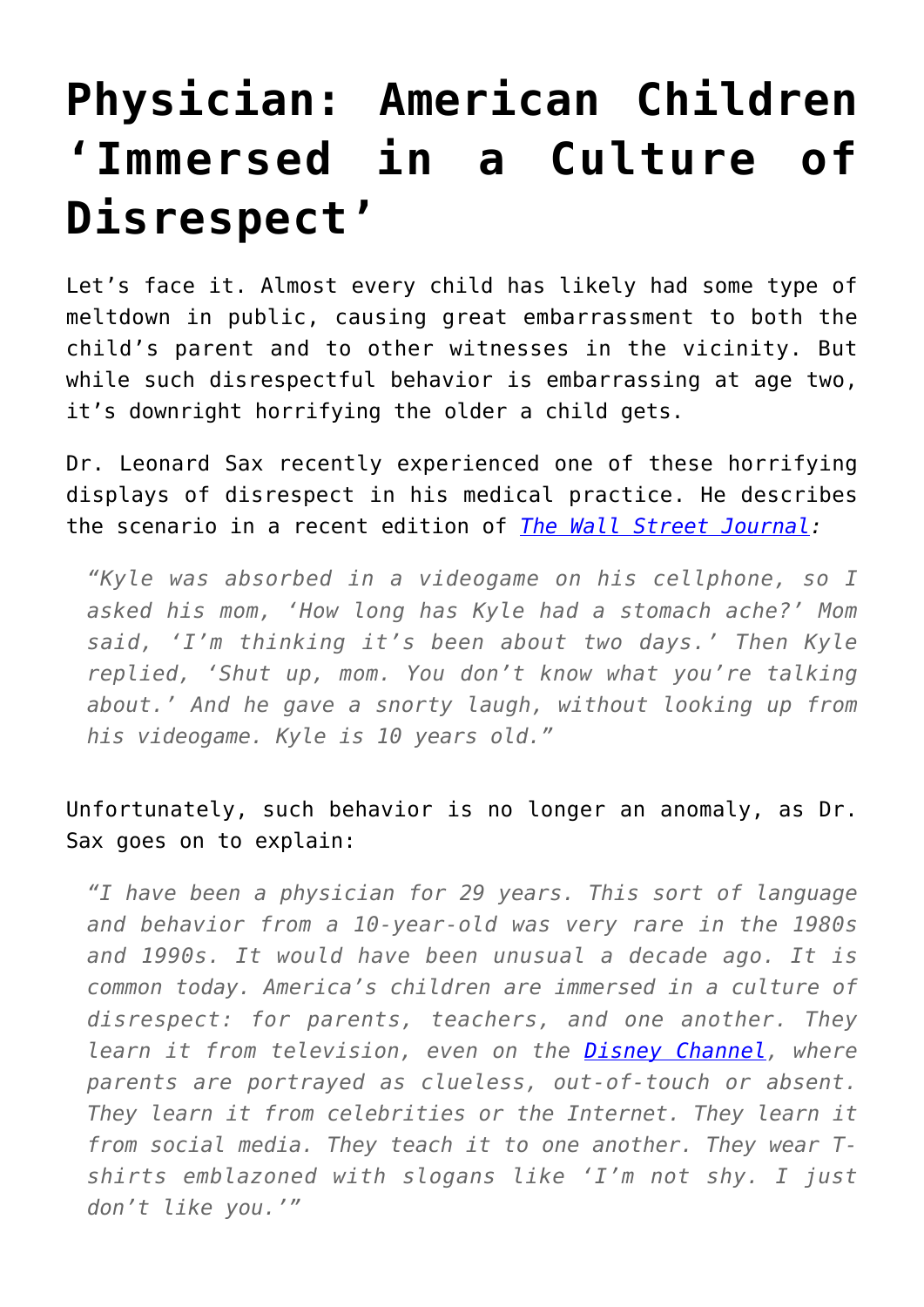## *([RELATED ARTICLE: "Doctor Nails the](https://www.intellectualtakeout.org/blog/doctor-nails-problem-american-parenting) [Problem with American Parenting](https://www.intellectualtakeout.org/blog/doctor-nails-problem-american-parenting)")*

But while disrespectful children have become the norm, Dr. Sax has found that respectful, obedient children still exist out there, largely because there are still a few parents who practice authoritative parenting. And according to Dr. Sax, it's not too late for parents to change course and start instilling respect in their children. His recommendations for doing so are summarized in the following three points:

#### **1. Put the family before the child.**

*"Prioritize the family. The family meal at home is more important than piling on after-school extracurricular activities. Instead of boosting self-esteem, teach humility."*

### **2. Remove distractions.**

*"[N]o screens when you are with your child. Put your cellphone away. No electronic devices at the dinner table. Teach the art of face-to-face conversation."*

#### **3. Draw a line in the sand, and don't look back.**

*"If you're going to make a change, don't be subtle. New Year's Day is as good a time as any to sit down with your children and explain that there are going to be some changes in this household: changes in how we talk, in how we behave, in how we treat one another."*

Americans have tried the kinder, gentler, let-me-be-yourfriend approach to parenting for the last several decades. If